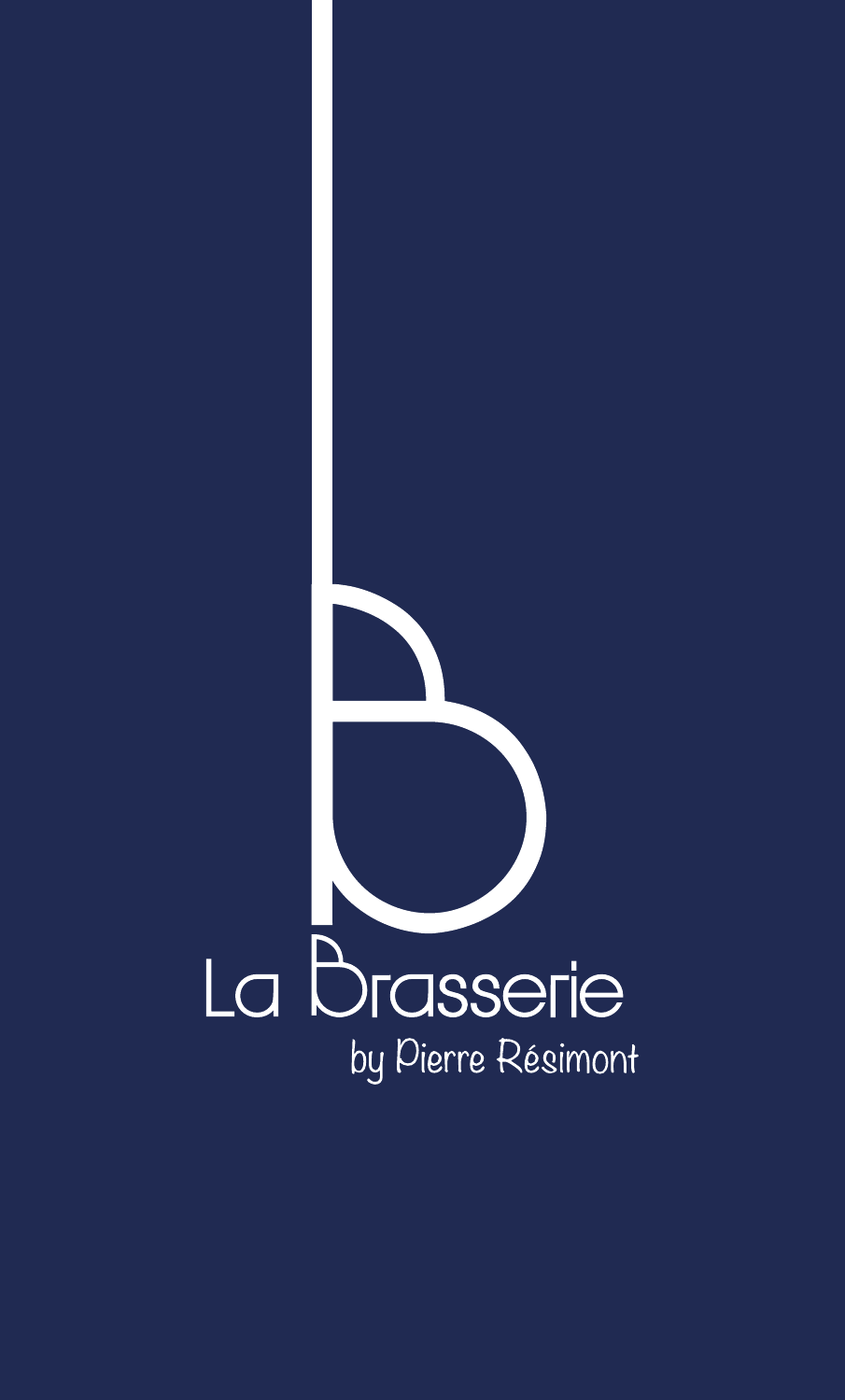## **asser** Te





1000000000

Belgian chef and owner of the restaurant with two Michelin stars "L'Eau- vive" in Namur and the brasserie "Le comptoir de L'Eau – vive" in Erpent offers a selection of typical brasserie dishes adapted to today's tastes.

"Passion, creativity and flavours are the ingredients of my cuisine, "I hope you enjoy it".

XXXXXXXXX

With the half board, you can choose one starters, one main course between meat or fish and one dessert.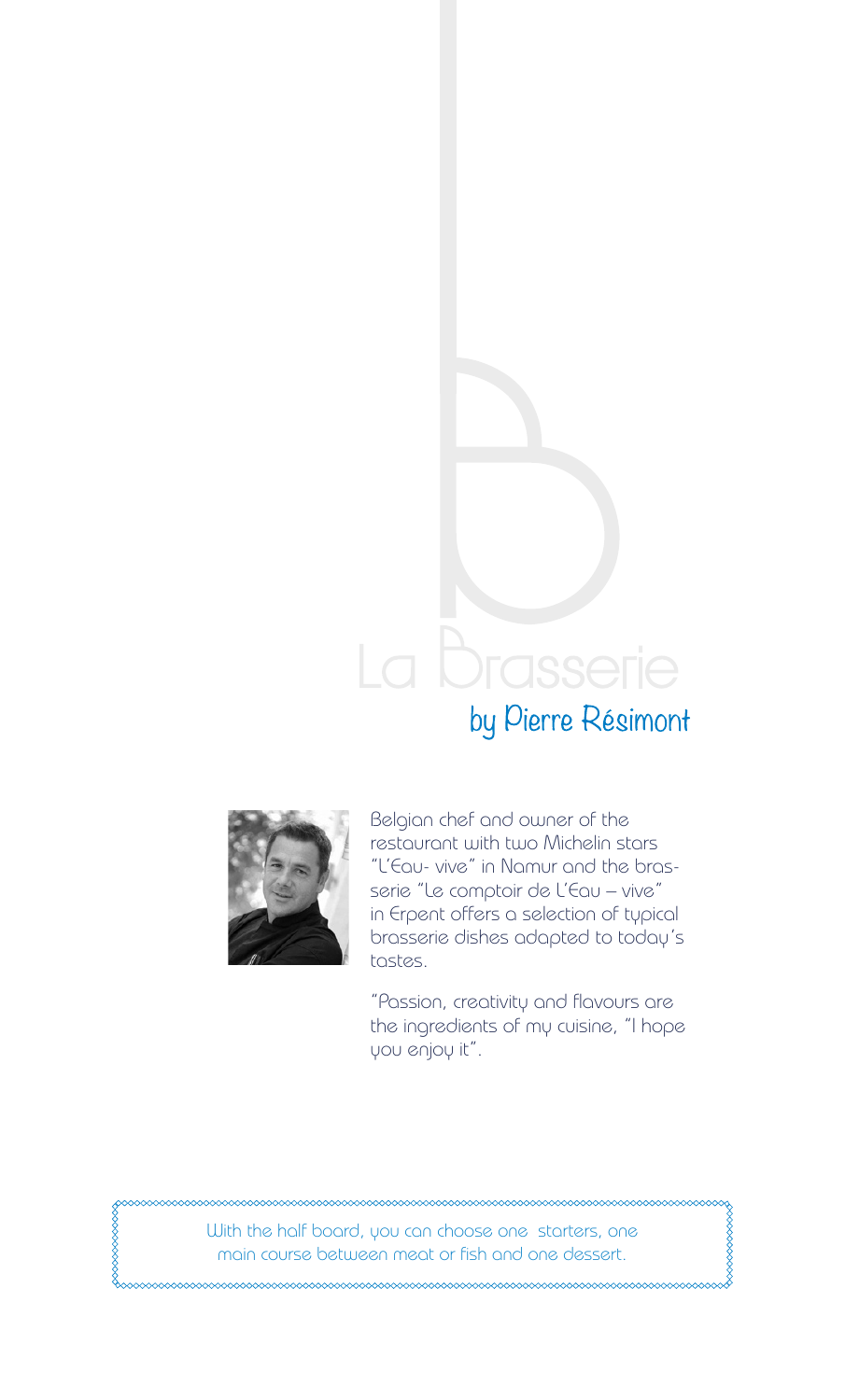| Starters                                                                                                             |       | $PVP \in I$ Half board |  |
|----------------------------------------------------------------------------------------------------------------------|-------|------------------------|--|
| Beef carpaccio cooked at low temperature, foam tuna,<br>lemon confit, capers and bread and garlic powder<br>00000000 | 22,50 | ind.                   |  |
| Grilled scampi, avocado and citrus vinaigrette<br>0000000                                                            | 29,65 | 6,50                   |  |
| Foie gras of duck, rhubarb and bread of spice<br>00000000                                                            | 26,25 | 5,50                   |  |
| Bourgogne's snails, garlic butter, confited tomatoes,<br>hazeInuts <b>OG @O</b>                                      | 14,50 | ind.                   |  |
| Red king prawns tartar, avocado, sour cream and caviar<br>00006                                                      | 27,10 | 6,50                   |  |
| Asparagus cream soup, mollet egg, croutons and parsley<br><b>Cream 00000000</b>                                      | 11,15 | ind.                   |  |
| Scallops "Meuniere", green beans and parmesan cream<br>00060                                                         | 25,90 | 5,50                   |  |
| Egg "meurette", mushrooms, croutons, diced bacon<br>0000000                                                          | 11,50 | ind.                   |  |
| Lobster, ricotta ravioli and bisque<br>0000000000                                                                    | 29,65 | 6,50                   |  |
| Fish and meat                                                                                                        |       |                        |  |

| Turbot, false risotto of shells and celery<br>00080®                                      | 29,85 6,50 |      |
|-------------------------------------------------------------------------------------------|------------|------|
| Salmon fillet, grilled asparagus, sherry sauce<br>000000000                               | 22.50      | ind. |
| Stuffed veal "Bourguignon" style, carrots, Brussels sprouts<br>with belgian beer<br>08006 | 22,95      | ind. |
| Grilled lamb carré, walnut vinaigrette and "Tatin" of endive<br>000060                    | 28.50      | 6.00 |
| Grilled veal cutlet, "Stoemp" of turnip and potatoes,<br>Grenobloise squce<br>08000       | 29,85 6,50 |      |
| Confit of duck thigh, corn, olives and croutons<br>00060                                  | 24.15      | ind. |